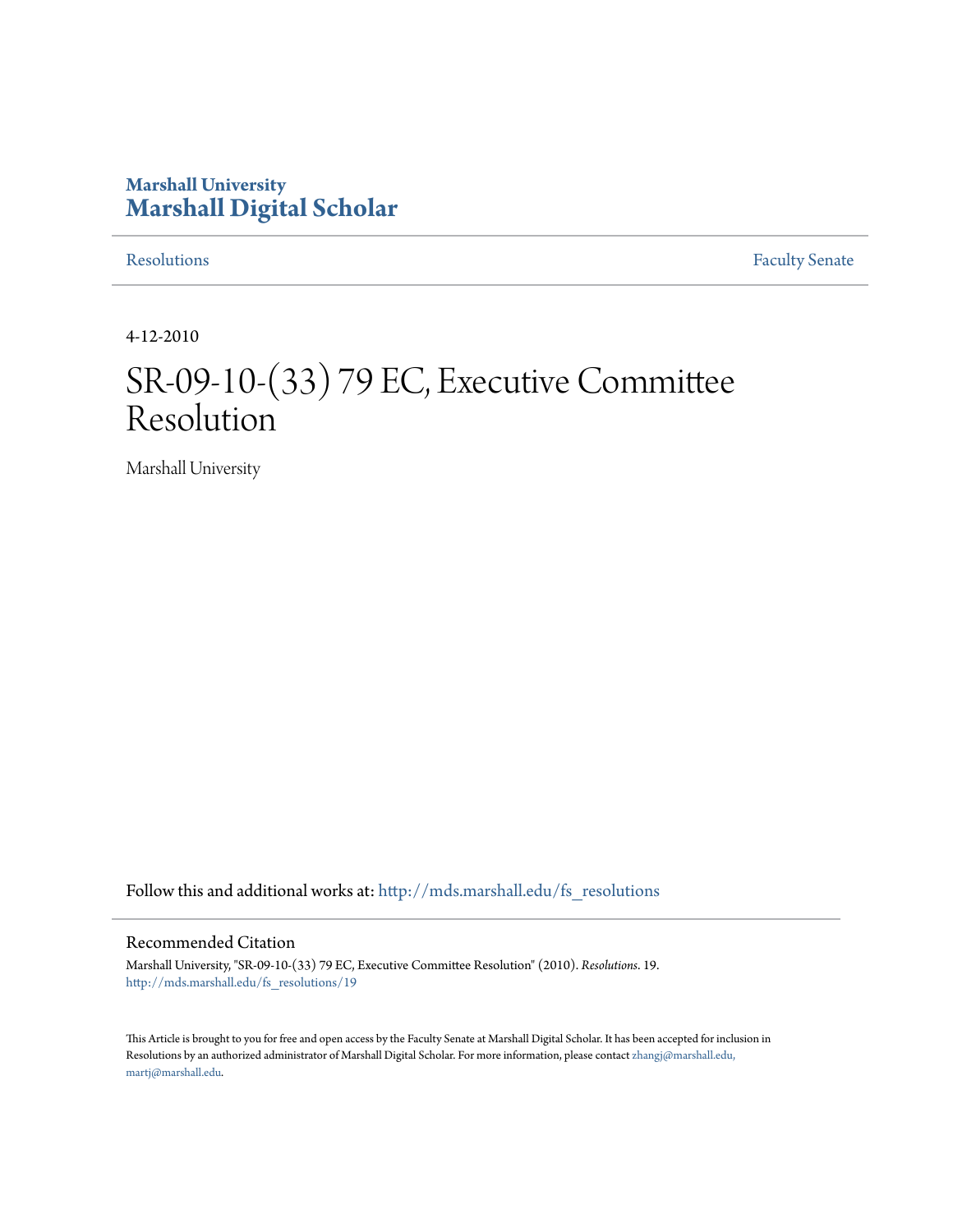## **EXECUTIVE COMMITTEE RESOLUTION**

#### **SR-09-10-(33) 79 EC**

Resolves that the following changes to *The Constitution of the Marshall University Faculty* be brought to a vote of the faculty; new text is shown bold and deletions are shown with strikethrough.

#### **1. ARTICLE III - MEMBERSHIP AND ELECTION**

Section 1. The Faculty Senate shall consist of one (1) senator for each academic unit, unless otherwise specified, plus one  $(1)$  senator for each thirteen  $(13)$  full-time faculty members, plus one (I) additional member if the number of full-time faculty in a unit exceeds a multiple of thirteen by seven (7) or more. Ex-officio voting members will be the Graduate Council Chair and the Advisory Council of Faculty (ACF) representative. The term "academic unit" is defined in the bylaws. Individual constituency numbers for calculating representation shall be based upon the number of full-time faculty presented every second year to the Executive Committee of the Faculty Senate in the fall semester preceding Faculty Senate elections. Census information will be provided by the Office of Institutional Research in collaboration with the Provost and the Vice President for Health Services. In addilion, South Charleston faculty will elect **one (1)** two (2) at-large senators **with the Graduate School of Education and Professional Development being excluded from the South Charleston at-large election.** 

### **RATIONALE:**

**CARBAGERS** 

The new academic unit, the Graduate School of Education & Professional Development has faculty that consist of half the number on the South Charleston campus and the reminder faculty have representation from their associate colleges, so it is recommended that one atlarge representative from the South Charleston campus will provide adequate representation.

#### **2. ARTICLE VI- STANDING COMMITTEES**

#### Section 5. The Executive Committee

B. Membership. One (1) senator representing each academic unit of the university, elected by the Faculty Senate, shall serve. The term "academic unit" is defined in the bylaws. Hence the total number of elected members shall be **eleven (11)** ten (10) except as provided in Article VI, Section 5G. In addition, ex-officio, voting membership shall consist of the Graduate Council Chair and the faculty representative to the Advisory Council of Faculty (ACF). Exofficio, nonvoting membership shall consist of the faculty representative to the Marshall University Institutional Board of Governors.